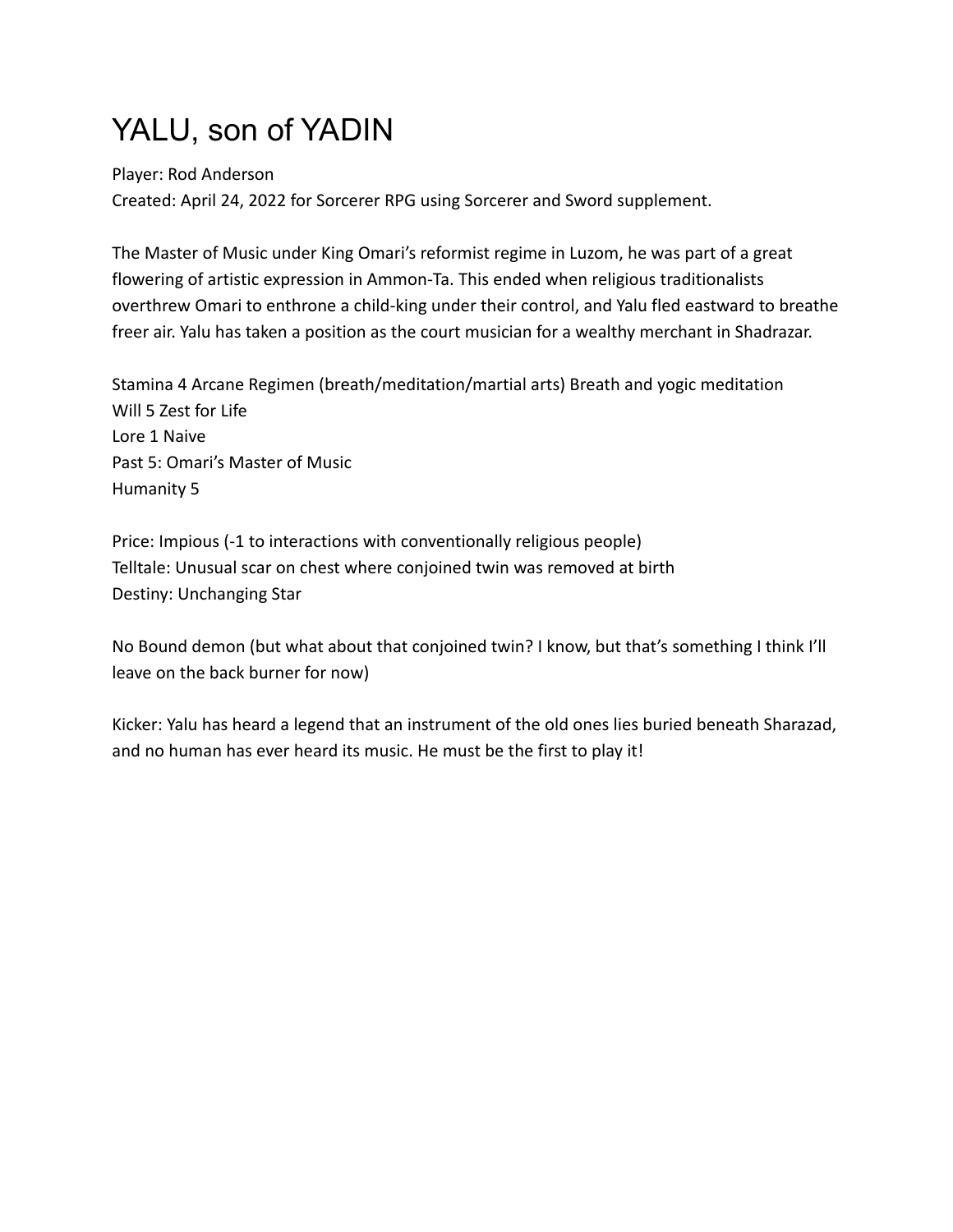

Yalu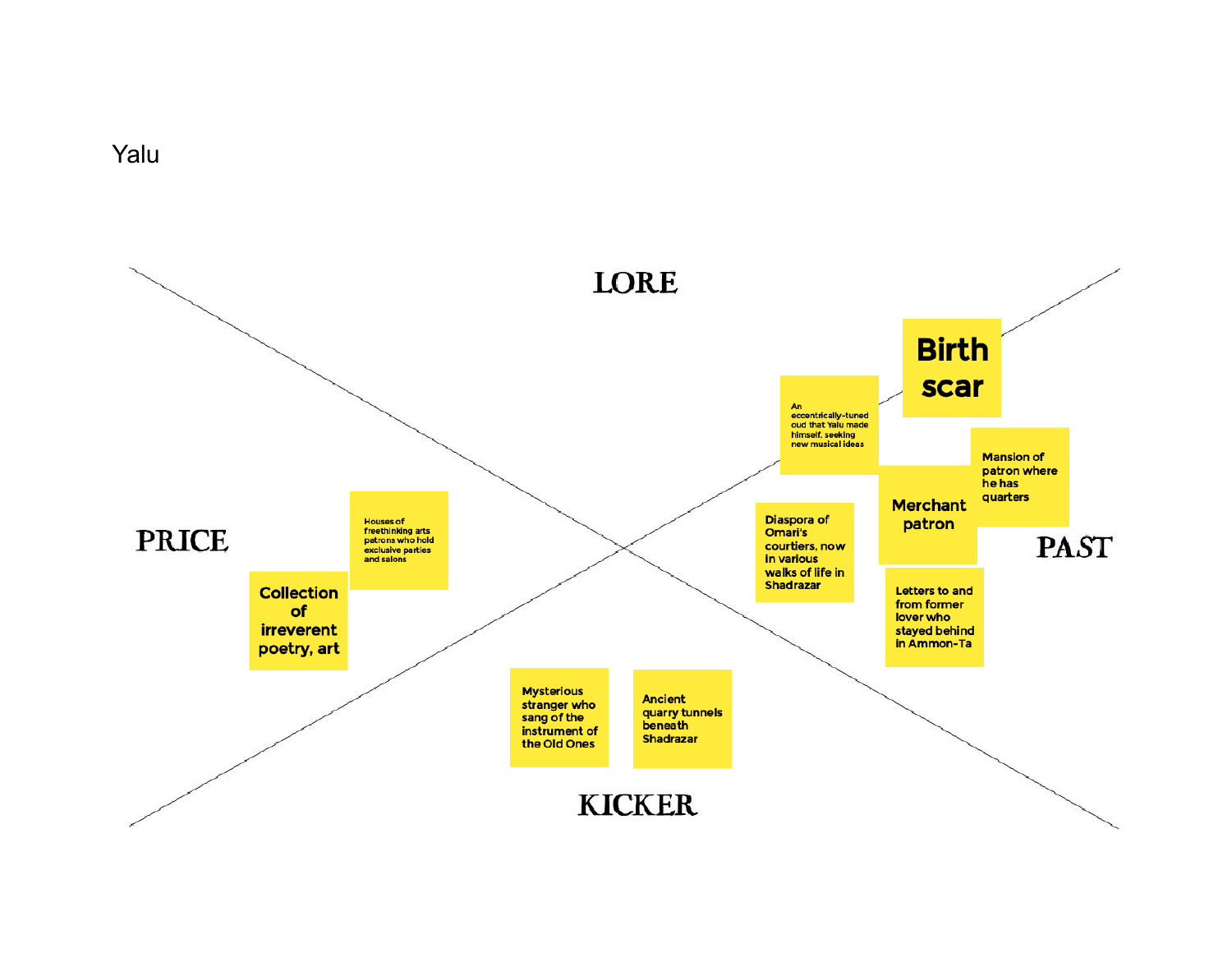## Hamze, The Beggar King

Player: Jon Hastings Created: April 24, 2022 for Sorcerer RPG using Sorcerer and Sword supplement.

Stamina (Arcane Regimen) 3 (Potions and Tinctures) Will (Aristocrat) 4 Lore (Adept) 3 (Knowledge of Places of the Old Ones, a secret oral tradition among certain members of the beggar community) Past (The Beggar King) 4

Humanity 4 3 (1pt lost in binding Gissu)

Price: Chronic bouts of fever (-1 to Stamina for any extended physical activity)

(Exposed to an ancient plague in his first encounter with a place of the Old Ones). Telltale: Speaks in archaic dialect

Demon: Gissu

Type: Object, Instrument of the Old Ones

Telltale: Gissu is a cloak appearing to be made of very coarse fabric when not worn;

however, the color and texture of the fabric appears to change when you're not looking. Abilities:

Armor (self), Armor (target), Cover (Aristocrat) (target), Cover (Peasant) (target) Boost: Stamina (target), Cloak (conceals user) (target) Perception: enhanced hearing (target)

Lore: 7

Power: 8

Will: 8

Stamina: 7

Binding: 2 dice advantage

Desire: To Worship (the Old Ones) (To bring back the worship of the Old One). Need: reveal secrets

Kicker:

Hamze, the Beggar King of Shadrazar, had ambitions above his station: he romanced Ashara, daughter of one of the great Merchant Princes, who returned his love. But her brothers severely disapproved: they enlisted the aid of Buzur, Hamze's discontent lieutenant, who betrayed Hamze and led him to an ambush. He was set upon by Ashara's brothers and left for dead on a pile of plague-ridden corpses destined to be buried in a mass grave.